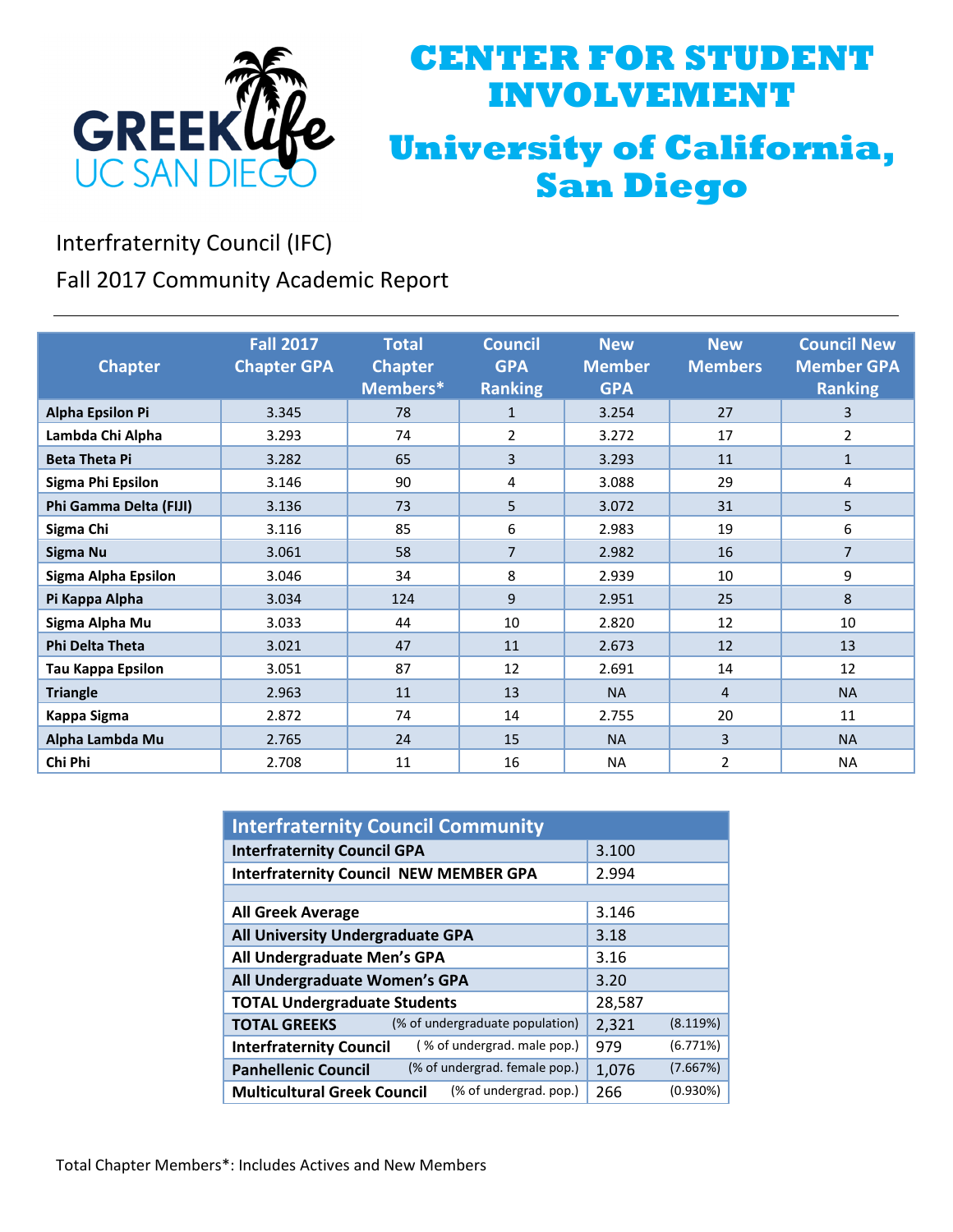

## **CENTER FOR STUDENT INVOLVEMENT University of California, San Diego**

Panhellenic Council (PHC)

Fall 2017 Community Academic Report

| <b>Chapter</b>           | <b>Fall 2017</b><br><b>Chapter GPA</b> | <b>Total</b><br><b>Chapter</b><br>Members* | <b>Council</b><br><b>GPA</b><br><b>Ranking</b> | <b>New</b><br><b>Member</b><br><b>GPA</b> | <b>New</b><br><b>Members</b> | <b>Council New</b><br><b>Member GPA</b><br><b>Ranking</b> |
|--------------------------|----------------------------------------|--------------------------------------------|------------------------------------------------|-------------------------------------------|------------------------------|-----------------------------------------------------------|
| Alpha Chi Omega          | 3.412                                  | 39                                         | $\mathbf{1}$                                   | <b>NA</b>                                 | $\mathbf{0}$                 | <b>NA</b>                                                 |
| Kappa Alpha Theta        | 3.373                                  | 101                                        | 2                                              | 3.344                                     | 42                           | 1                                                         |
| Chi Omega                | 3.349                                  | 111                                        | 3                                              | 3.304                                     | 40                           | $\overline{2}$                                            |
| Kappa Kappa Gamma        | 3.291                                  | 103                                        | 4                                              | 3.237                                     | 43                           | 4                                                         |
| Phi Sigma Rho            | 3.285                                  | 67                                         | 5                                              | 3.187                                     | 19                           | 5                                                         |
| Sigma Kappa              | 3.254                                  | 90                                         | 6                                              | 3.284                                     | 41                           | 3                                                         |
| Delta Gamma              | 3.197                                  | 108                                        | $\overline{7}$                                 | 3.046                                     | 43                           | 7                                                         |
| Delta Delta Delta        | 3.193                                  | 90                                         | 8                                              | 2.960                                     | 39                           | 9                                                         |
| <b>Alpha Epsilon Phi</b> | 3.176                                  | 57                                         | 9                                              | 3.053                                     | 19                           | 6                                                         |
| Alpha Phi                | 3.171                                  | 116                                        | 10                                             | 2.905                                     | 36                           | 10                                                        |
| Pi Beta Phi              | 3.129                                  | 100                                        | 11                                             | 2.720                                     | 34                           | 11                                                        |
| <b>Alpha Omicron Pi</b>  | 3.087                                  | 94                                         | 12                                             | 2.986                                     | 35                           | 8                                                         |

| <b>Panhellenic Council Community</b>                          |        |          |  |  |  |
|---------------------------------------------------------------|--------|----------|--|--|--|
| <b>Panhellenic Council GPA</b>                                | 3.236  |          |  |  |  |
| <b>Panhellenic Council NEW MEMBER GPA</b>                     | 3.103  |          |  |  |  |
|                                                               |        |          |  |  |  |
| <b>All Greek Average</b>                                      | 3.146  |          |  |  |  |
| All University Undergraduate GPA                              | 3.18   |          |  |  |  |
| All Undergraduate Men's GPA                                   | 3.16   |          |  |  |  |
| All Undergraduate Women's GPA                                 | 3.20   |          |  |  |  |
| <b>TOTAL Undergraduate Students</b>                           | 28,587 |          |  |  |  |
| (% of undergraduate population)<br><b>TOTAL GREEKS</b>        | 2,321  | (8.119%) |  |  |  |
| (% of undergrad. male pop.)<br><b>Interfraternity Council</b> | 979    | (6.771%) |  |  |  |
| (% of undergrad. female pop.)<br><b>Panhellenic Council</b>   | 1,076  | (7.667%) |  |  |  |
| (% of undergrad. pop.)<br><b>Multicultural Greek Council</b>  | 266    | (0.930%) |  |  |  |